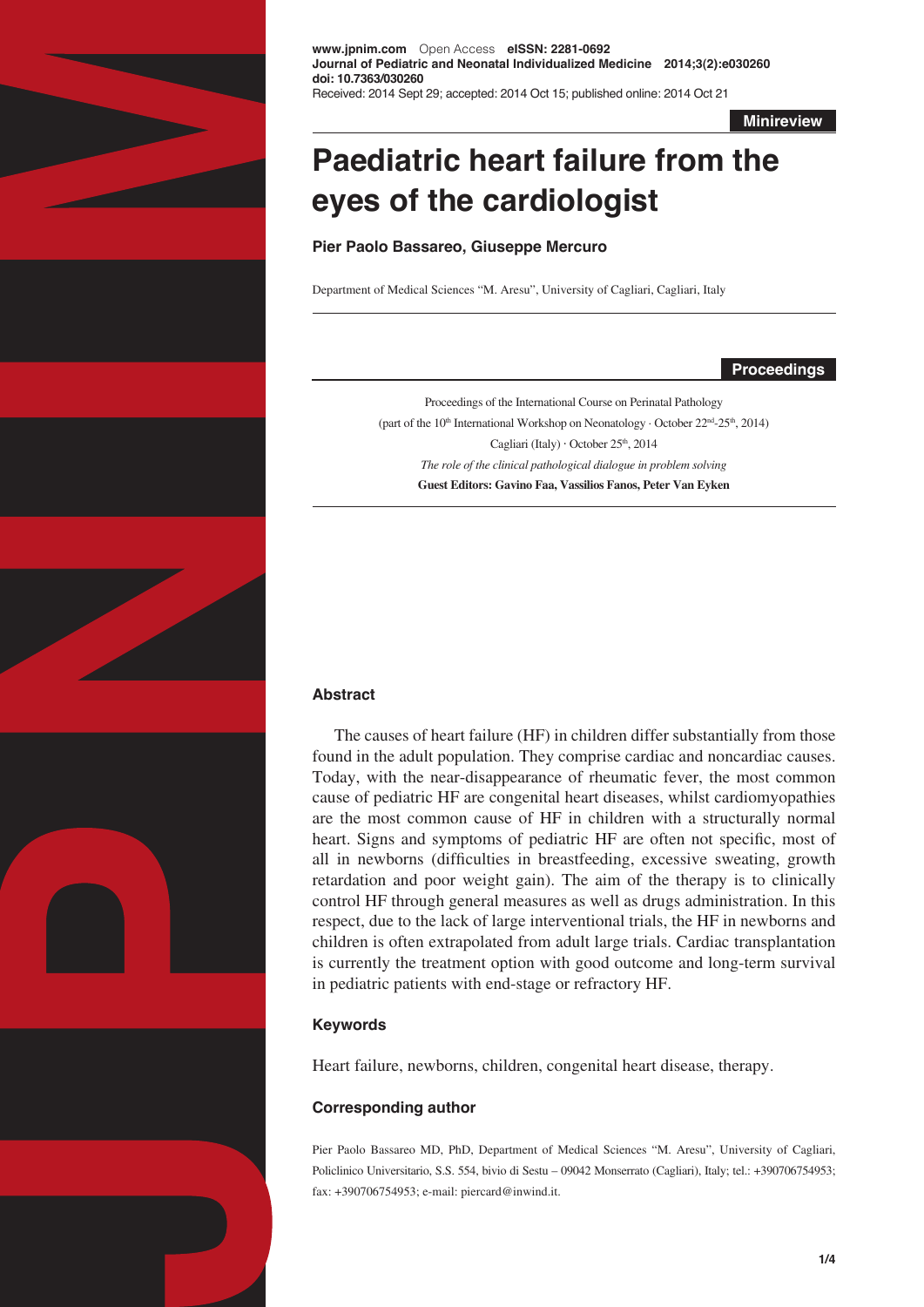## **How to cite**

Bassareo PP, Mercuro G. Paediatric heart failure from the eyes of the cardiologist. J Pediatr Neonat Individual Med. 2014;3(2):e030260. doi: 10.7363/030260.

#### **Background**

Heart failure (HF), also called cardiac insufficiency, is defined as a pathological condition in which the heart is unable to keep up with the demands and, specifically, to pump blood with normal efficiency.

HF presents similarities and differences between children and adults; in pediatric age the etiology of HF is wide and congenital heart defects (CHD) are the most common cause. However there are some peculiarities in clinical presentation of HF in infants and small children [1].

#### **Physiopatology**

A number of conditions, not always of cardiac origin, can damage or weaken the heart, thus causing HF [2].

Five possible HF underlying pathophysiological mechanisms have been identified:

- 1. volume overload;
- 2. pressure overload;
- 3. impaired myocardial contractility;
- 4. arrhythmias;
- 5. combination of the above stated mechanisms.

Volume and pressure overload are the most frequent causes of HF in paediatric age. Volume overload may be caused by CHD with left to right shunts, arteriovenous fistulas, valvular insufficiency. Pressure overload may be caused by a reduced ventricular filling (mitral stenosis) or output (pulmonary valve stenosis, aortic valve stenosis, aortic coarctation).

Impaired myocardial contractility as a cause of HF in neonates and children is rare, being mainly due to cardiomyopaties, myocarditis, metabolic disorders (hypoxia, hypoglycemia, hypocalcemia, acidosis), endocrine disorders, and coronary anomalies (anomalous left coronary artery from pulmonary artery).

Arrhythmias include tachycardias (such as paroxysmal supraventricular tachycardia) and bradycardias (too slow heart rate and atrio-ventricular blocks).

All these mechanisms lead to a reduced stroke volume, which is the volume of blood pumped from the left ventricle of the heart with each beat.

Cardiac dysfunction induces several changes in vascular function, blood volume, and neurohumoral status. All these changes serve as compensatory mechanisms to help maintain stroke volume (primarily by the Frank-Starling mechanism) and arterial blood pressure (by systemic vasoconstriction). However, these compensatory changes can worsen the cardiac function as time passes. They are:

- • ventricular myocardial hypertrophy;
- simpathetic nervous system activation;
- renin-angiotensin-aldosterone system activation;
- ventricular end-diastolic volume enlargement.

Myocardial hypertrophy leads to increased ventricular contractility, whilst the activation of the simpathetic nervous system (through the increase in cathecolamines levels) improves the ventricular contractility and heart frequency. Furthermore, a beneficial blood flow redistribution to the main organs – rather than to skin, kidney, and spleen – is registered. Conversely, sympathetic nervous system activation increases the peripheral vascular resistances (vasoconstriction) and the ventricular overload as well. The latter counteracts the cardiac output.

Chronic renal hypoperfusion triggers a vasoconstriction (increased overload), as well as a hypervolemia induced by salt and water retention. Hypervolemia implies an increase in venous return to the heart (preload) and therefore in the filling pressure of the ventricle, thus leading to increased stroke volume.

The ability of the heart to change its force of contraction and therefore stroke volume in response to changes in venous return is called the "Frank-Starling mechanism". In fact, cardiac myocytes initial stretching increases the sarcomere length, which causes an increase in force generation. This mechanism enables the heart to eject the additional venous return, thereby increasing the stroke volume.

However the Frank-Starling compensatory mechanism induces a ventricular end-diastolic volume enlargement throughout time, with a consequent raise in the systemic and pulmonary venous pressures.

Systemic and pulmonary venous congestion are just responsible of several HF signs and symptoms.

#### **Signs and symptoms**

Signs and symptoms of HF are frequently not specific. Difficulties in breastfeeding is a common feature in newborns and correspond to reduced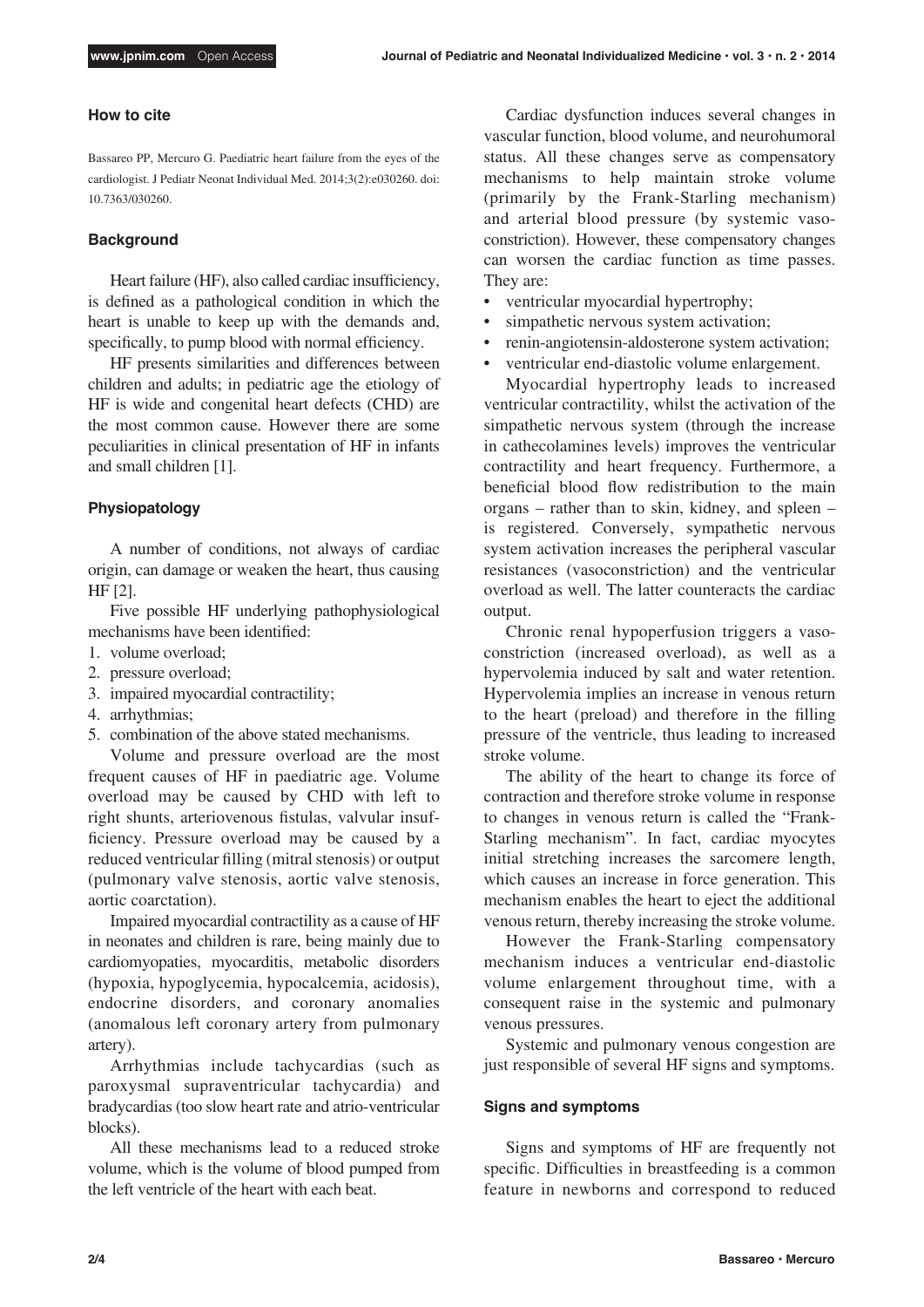exercise tolerance and dyspnea in children. In the latter, oedematous legs are rare [3].

The other signs and symptoms of HF may be classified on the basis of their pathophysiological mechanism:

- 1. reduced stroke volume: excessive, unexplained irritability and tachycardia (due to the incretion in cathecolamines blood levels in order to increase the stroke volume); cold skin and excessive sweating that is increased with feeding and may occur during sleeping (due to the incretion in cathecolamines blood levels); growth retardation and poor weight gain (due to the reduction in calories intake because of the difficult feeding as well as to the increase in the calories need because of the raise in cardiopulmonary work);
- 2. pulmonary venous congestion: pressure increases inside the left atrium and then in the veins and capillaries in the lungs, causing fluid to be pushed through the capillary walls into the air sacs. This condition results in tachypnea and increased work of breathing. Unusual breathing movements (such as drawing back of the chest muscles at epigastrium, intercostals spaces, and jugular notch) as well as nasal flaring are common features in newborns suffering from HF. Orthopnea is rare, being relatively more frequent in children. The most severe consequence of HF is pulmonary edema, with the progressive development of wheezing in the lungs from bases to apices;
- 3. systemic venous congestion: epatomegaly (which is the most common sign of HF in this group of patients. It is not pathognomonic of HF, being present in case of acute respiratory distress as well, due to the downwards thrust of the lungs. Absence of epatomegaly does not exclude the little patient is suffering from HF, because it may appear later. Peripheral edema (legs, eye lids) may be a late sign of HF in children, not in newborns. The same for jugular veins distention and ascites. Excessive weight gain owing to idrosaline retention is another sign which may involve newborns as well as children.

#### **Diagnostic tools**

Chest X-ray may show a heart enlargement, which is always present in case of HF, with the exception of the cardiac insufficiency due to reduced preload, such as in CHD like total pulmonary venous return, mitral valve stenosis, cor triatriatum.

The heart is enlarged if the cardiothoracic ratio is greater than 50% on a posterior-anterior view.

However, cardiomegaly is not pathognomonic of HF. For example, children suffering from CHD with left-to-right shunt may show heart enlargement at radiograph, without HF. Chest X-ray is a useful tool to evaluate the pulmonary venous congestion as well as to identify the underlying cause of HF (for example "snowman image" in case of total pulmonary venous return; "coeur en sabot" in case of tetralogy of Fallot).

ECG may be a diagnostic tool if the cause of HF are arrhythmias.

Echocardiography is able to detect the dilation of the cardiac chambers, the ventricular ejection fraction, and the underlying cause of HF [4].

## **Differential diagnosis**

HF signs and symptoms are similar to those in patients affected by respiratory infections. However anamnesis, clinics, inflammatory markers, and chest X-ray are useful tools to distinguish HF from pulmonary disease patients [4].

### **Therapy**

The aim of the therapy is to clinically control HF through general measures and drugs administration.

Specifically, if the underlying cause of HF is a CHD, the first step is to prevent or control acute HF through drugs such as prostaglandins and inotropic agents i.v. The second step is the surgical correction of the CHD.

If HF is due to severe anemia, hypervolemia, hypoglicemia, hypocalcemia or hypertyroidism, the goal of the HF therapy is to treat the above stated conditions.

If HF is due to arrhythmias, the aim of the therapy is to restore a normal cardiac frequency, by means of antiarrhythmic agents in case of tachycardias or isoproterenol and/or external pacing in case of severe bradycardias and atrio-ventricular blocks [5].

#### **General measures**

- Thirty degrees sitting position, in order to improve pulmonary venous congestion and dyspnea.
- Increased oxygen administration (concentration 30-50%), even in case of no cianosis. The only contraindication to this therapeutic measure are the ductus-dependent systemic CHDs, because